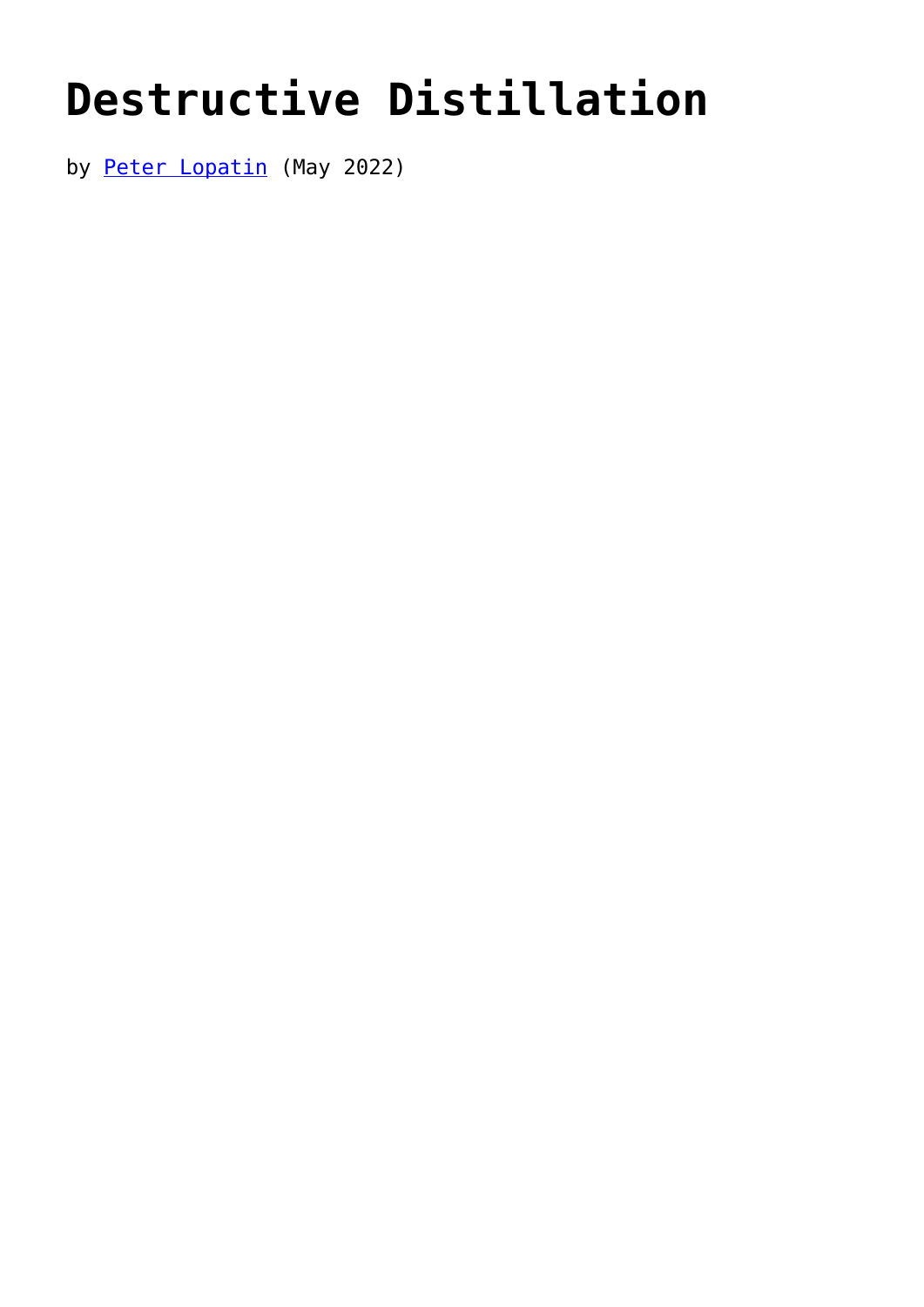

*The Green Interior*, Edouard Vuillard, 1891 In 1957, when I was seven years old, my parents decided to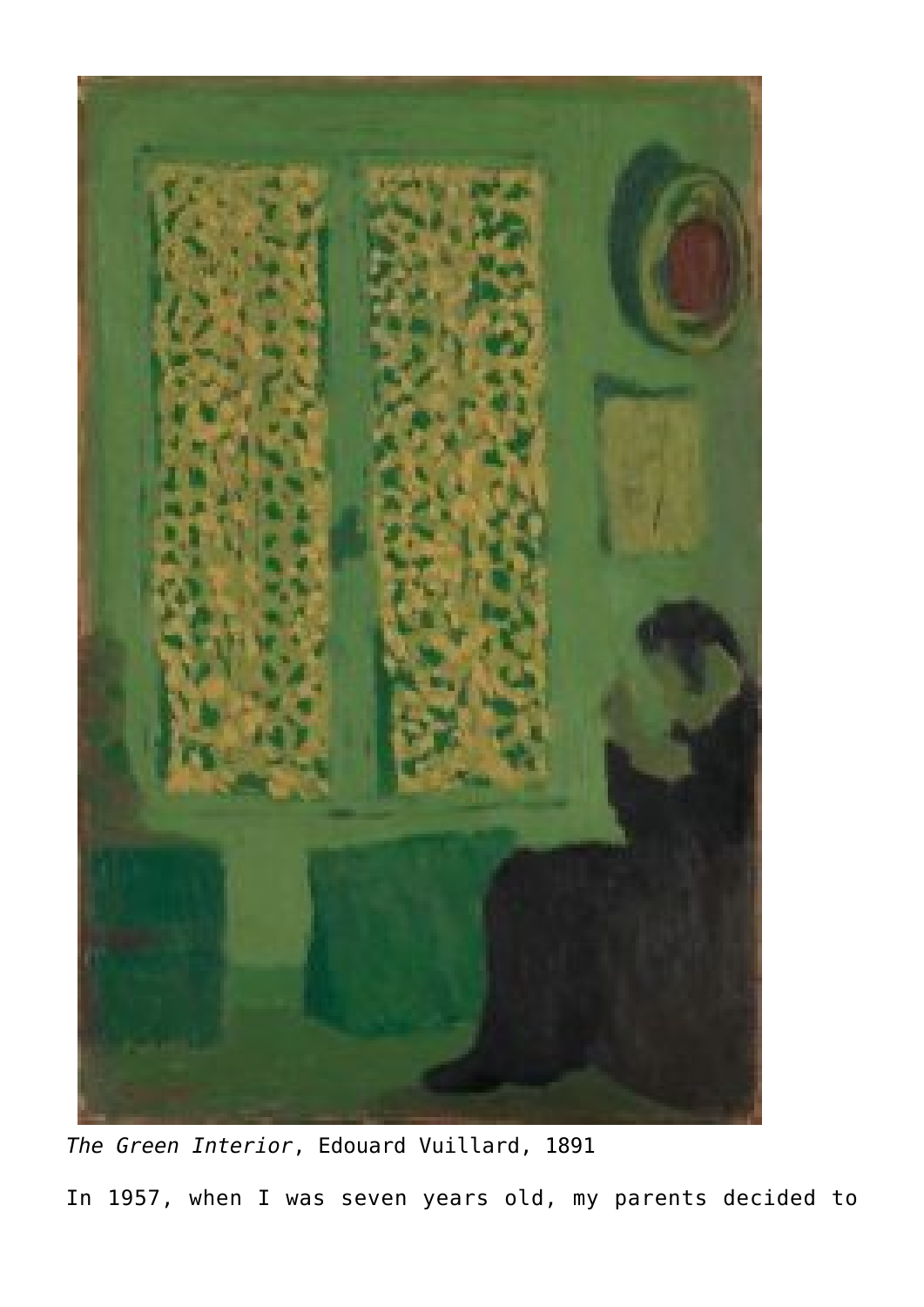move us to a larger house down the street, in the Flatbush section of Brooklyn. I recall visiting what was to become our new home for the first time, a few weeks before it changed hands.

The downstairs walls were painted a dark green, which gave the place the atmosphere of a deeply shaded forest. I had never seen—nor have I since seen—a house interior painted that color. My parents had the house repainted the standard, noncommittal off-white, yet the memory of that immersive green darkness has remained with me all these years. The forest is mysterious and potentially dangerous, but also welcoming and enveloping. The owners—a couple named Salloway—were quite a bit older than my parents, and therefore truly *old*. Like the house, they seemed musty to me, but benignly so. They were forest denizens and I could not imagine them outside that habitat, in the unremitting brightness of that sunny day.

I can still picture them seated in their forest living room, pleasantly '*embosked'* in its dark embrace. I highlight the word to call attention to my central concern here, which is the evocative and associative power of words and their capacity to convey us from the mundane through to the fascinating, the fanciful and, beyond, to the fantastic. But it is not simply a matter of words leading to words and to other words—though it is partly that—but of words mediating our awareness and understanding, both of things and of people. And when I encountered *embosk* for the first time many years later, probably in high school, it set off associations that led, in short order, to my memory of the Salloways as they sat in their old armchairs, smiling warmly at me. And from those associations to many others, and to a greater understanding of someone, as I shall explain.

The name S*alloway* made an impression on me, in part because of its chance association with the darkness and mystery of the house's interior, but also because of its own intrinsic qualities, its lilt and its phonological brethren: *solo,*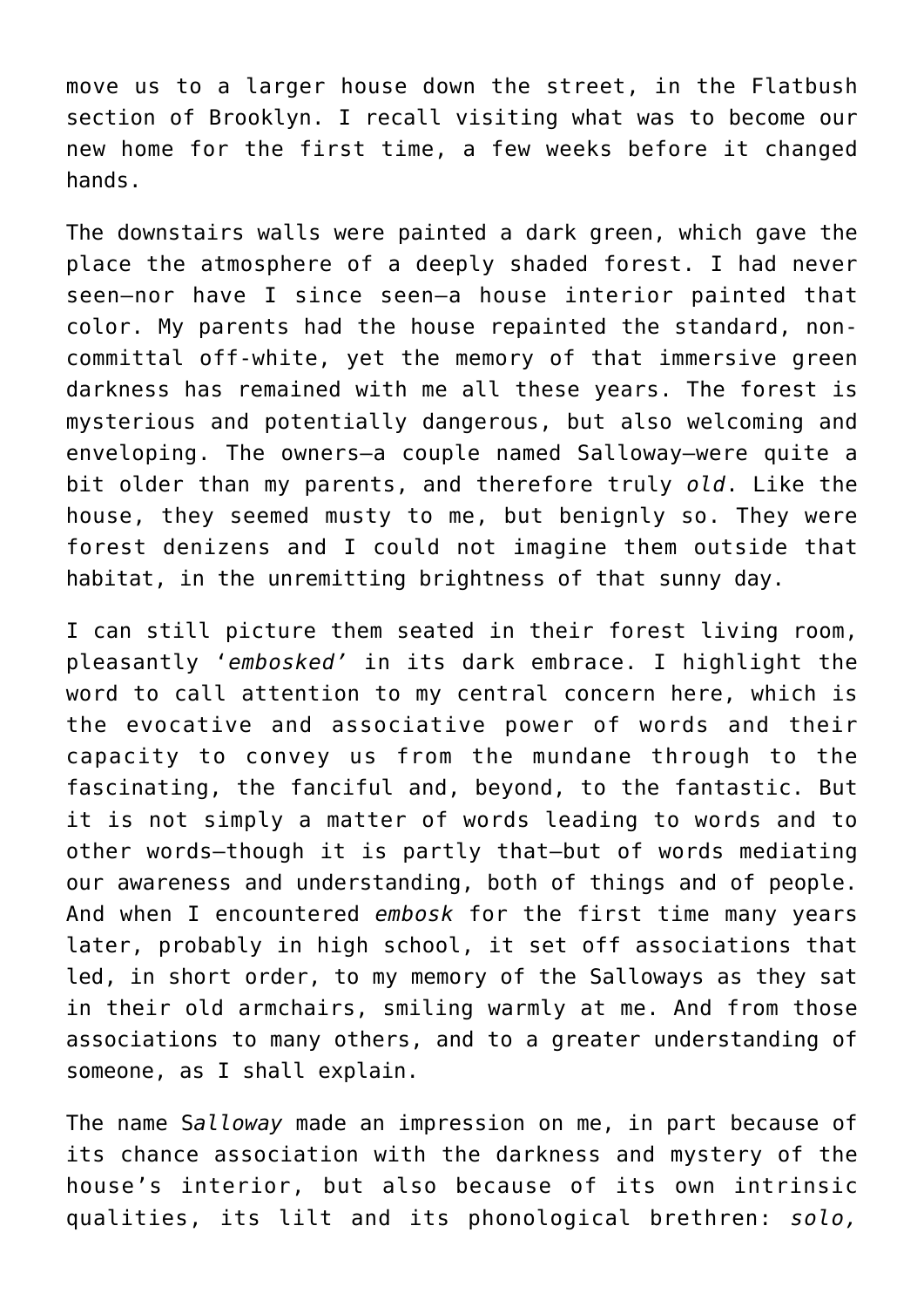*allow, away.* Especially *away*: *Salloway / Sail away. / I want to sail away.* Later years would see the list augmented with *sallow*: *Sallow Sally sought to sail away, though she was not allowed.*

But something else—something quite tangible—associated with the Salloways was to grab hold of my imagination and claim a permanent place there. When we moved in to the house and I went about exploring my new home, I discovered that the Salloways had left something strange behind, which was to become a sort of artifact: in the medicine cabinet in the powder room on the first floor there remained a half-empty toothpaste-size tube of ointment in its original cardboard box, which had deteriorated with age, bearing the strange name *'Ointment of Icthammol.'* I thought it odd that they had neglected to take it with them or throw it out. (Even more odd was the fact that in the many years they lived in that house, my parents never threw it out either, even though the writing on the box bore the unappetizing information that the stuff was "effective in loosening the crusts of eczema.")

I was a precocious reader, and took an interest in what might be called 'incidental' writings: instruction manuals, product labels, and the like. At some point, after a few years, I read with much interest, if haltingly, the writing on the box: *'Ointment of Icthammol is obtained by the destructive distillation of certain bituminous schists, sulfonating the residue, and neutralizing the product with Ammonia.'* I removed the cap and sniffed the black goo within. It had an odd, slightly acrid, though not altogether unpleasant odor that was completely new to me, and which I would not have been able to describe at the time, but which I would now describe as redolent of coal tar.

How magnificently strange this language on the box was! So much so that I read it aloud to myself repeatedly over the years and, by dint of repetition, eventually committed it to memory, where it still remains, after 64 years. The memory of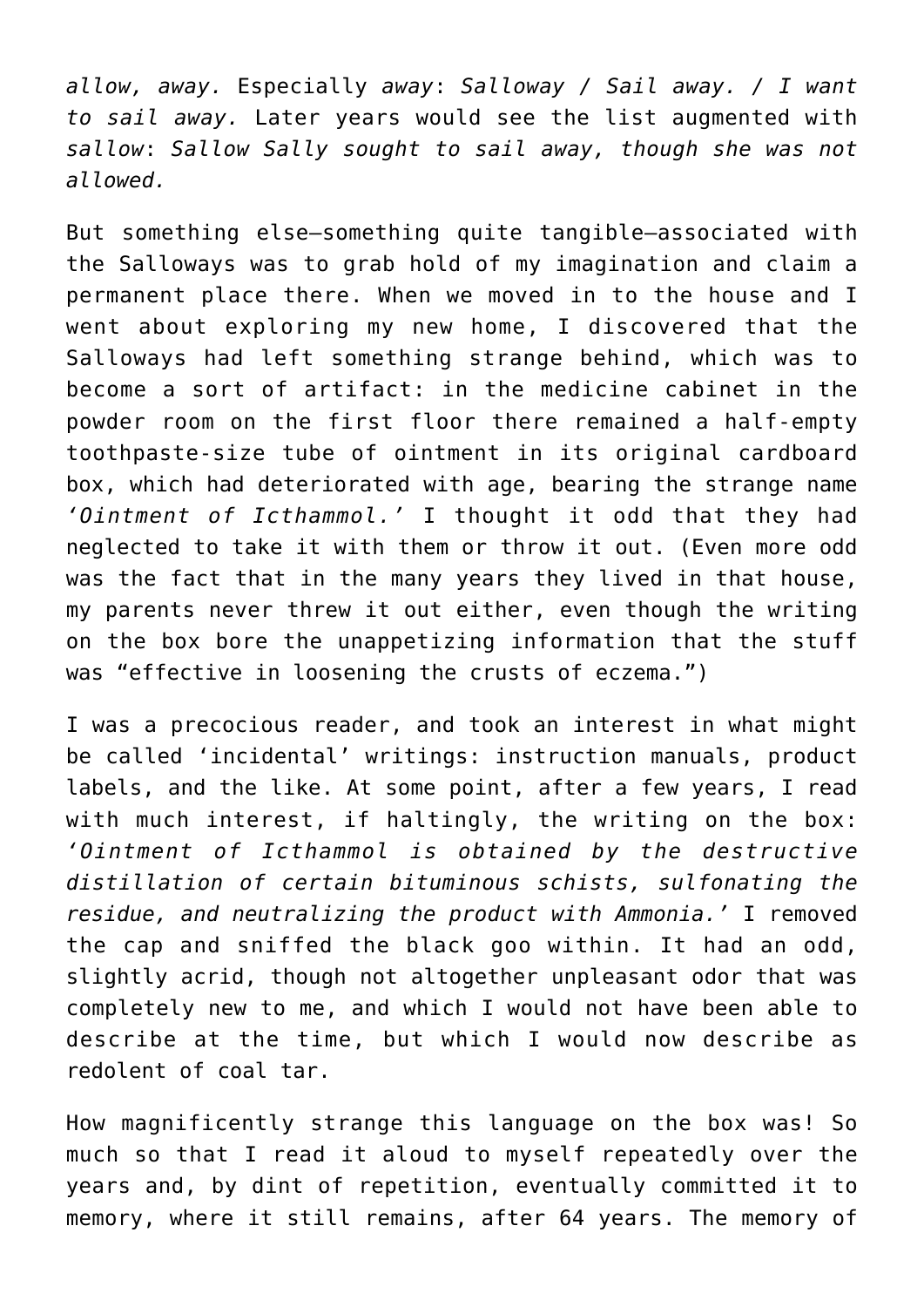that passage, a bit of *sui generis* chemical engineering arcana, will remain fixed in my mind so long as my cognitive faculties remain reasonably intact. And for that reason, I think of it as a bellwether. When I have difficulty remembering it, when I have to search for one or more of the words, I will know that as Tennyson put it in his wonderful poem, *Ulysses:* I am *"not now that strength which in old days moved earth and heaven."* But for now, I have it securely at hand.

Initially, of course, I had little understanding of the words, but gradually acquired an understanding. First, *ointment, obtain, destructive, product.* Somewhat later: *distillation, residue*. Then, only after several more years, *bituminous, schist, sulfonate, neutralize, Ammonia.* I developed a strong interest in science and technology and, in my early years, aspired to be a scientist of one kind or other. (My utter lack of mathematical aptitude would later put the kibosh on my scientific aspirations, although my interest in science and technology—if only as an outsider looking in—has continued to the present.)

At some point, I took a particular interest in geology, and had a large collection of mineral specimens, including, fittingly, *Schist.* My father told me—in a display of unaccounted-for technical knowledge—that schist (specifically 'Manhattan Schist'*)* formed the bedrock of the eponymous island. He explained further that its prevalence on that island was the reason that tall skyscrapers could be built there without the need for the very deep pilings that, in most other cities, must be driven into building foundations—at considerable expense—in order to support the buildings' massive weight. Outcroppings of the stuff are ubiquitous if you take a stroll through, say, Central Park.

Pondering the curious wording on the little box, I asked my father what *destructive distillation* was. My father was a real estate man with no background in science or engineering.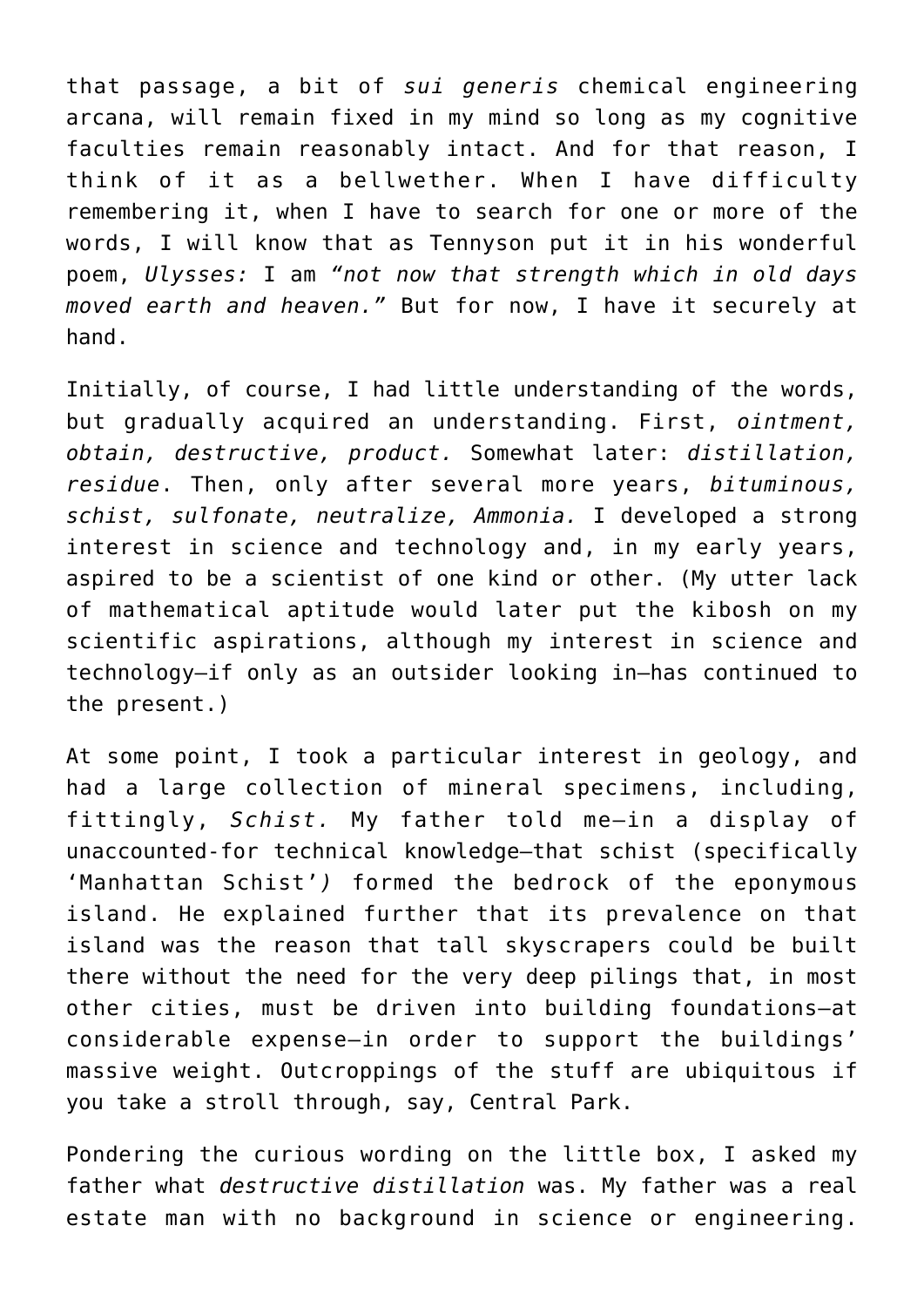Distillation—destructive or otherwise—was not his game. Yet he knew! It was a datum of technical knowledge outside his immediate ken. Yet, for reasons that are obscure, but perhaps not unknowable, it was of sufficient interest to him that he retained it.

His eyes widened and gleamed as he explained to me, with all the enthusiasm of an expert eager to share his knowledge with an interested layman, that destructive distillation is the process by which a raw material—a 'feedstock,' in chemical engineering lingo—such as coal, is fed into a suitable vessel and is then broken down through a combination of heat, pressure and various chemical reagents. He went on to explain how, at different temperatures and pressures, the process yields a panoply of hydrocarbon by-products: coke, coal tar, coal oil, and even Vaseline. (Vaseline! So that's why they call it *petroleum* jelly!) His description was authoritative and proffered without the slightest hesitation. He offered this information with such vividness and detail that I assumed at the time that he was speaking on the basis of personal experience with the process or at least technical study. But he had no such experience and had undertaken no such study.

There was wonderment in his eyes as he expatiated, as if he had found magic in the technological process he was describing. Start with something base, dark, and heavy—they call it 'crude' oil for a reason—something whose value lies not in what it is but in what it can become, and then subject it to heat, pressure and chemical catalysis, and watch (and wonder) as ever lighter, more refined and ever so much more utile products are obtained. Though called *destructive* distillation, the process is in fact creative. (Or, rather, it is both at once, my recognition of which was an early encounter with the experience of irony, although knowledge of that word would not come until many years later.)

As to how and why my father had acquired this highly technical knowledge, utterly irrelevant to the conduct of his workaday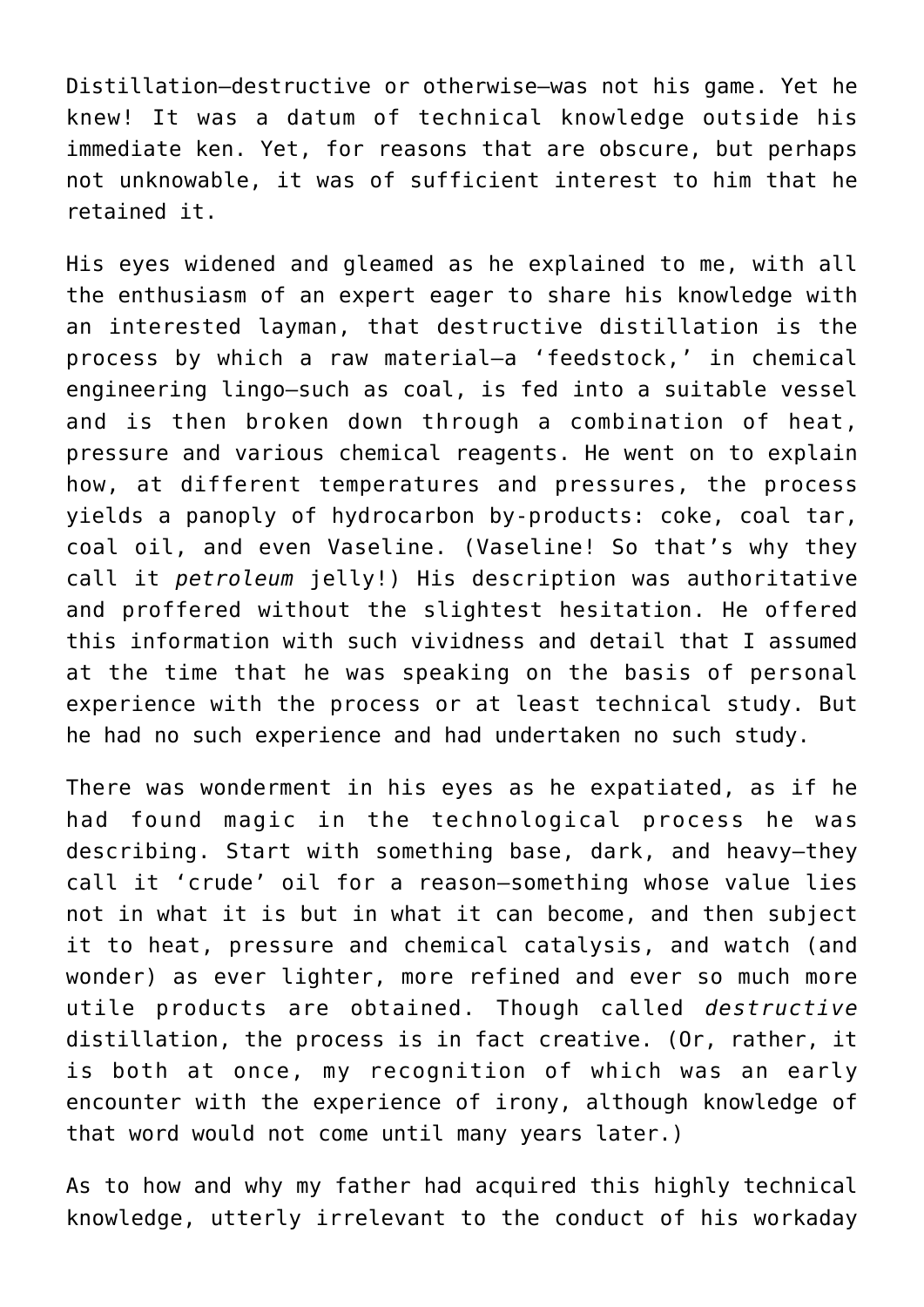life and quite outside his area of expertise, I can only theorize: perhaps, just as I was drawn to incidental writing, he was drawn to *incidental phenomena*, things fascinating in their own right without regard to any practical concerns. So, this knowledge, having brushed up against him as he drifted through life's seas, clung to him like a piece of flotsam. I would discover over the years that he bore a plentitude of such flotsam. I seem to be similarly constituted and have continued in that tradition and have come to find it enriching.

To distill is to extract an essence from, but also, to *'extract the essential meaning or most important aspects of something.'* It is, strictly speaking, not creation, because what you extract was in some way already present in the feedstock. Many years later, when I decided to study philosophy as a graduate student, I would learn the Aristotelian / Scholastic distinction between 'actuality' and 'potentiality'. The potential is 'real' but not 'actual'; the actual is the potential realized. In destructive distillation, the feedstock is consumed and its potentiality realized and made actual in the form of its distillates.

The theme of actuality and potentiality suggests this concluding excursus, which is more than incidental: my father was a man of considerable intelligence. Yet in his own eyes he had not actualized his potential. Like Marlon Brando's Terry Malloy in *On the Waterfront*, he thought that he could have been a '*contender*' if he had charted a different life path. But whereas Terry saw himself as a 'bum' (*"cause let's face it, that's what I am…"*), my father's judgment of himself was not so grimly self-critical. In contrast to Terry Malloy's outright shame, I judge that my father felt that his superior feedstock could have been—and perhaps *should* have been—wrought into a finer end-product. What I think he never fully grasped is that in the heat and pressure of life's destructive distillation, with its multifarious exigencies, its many